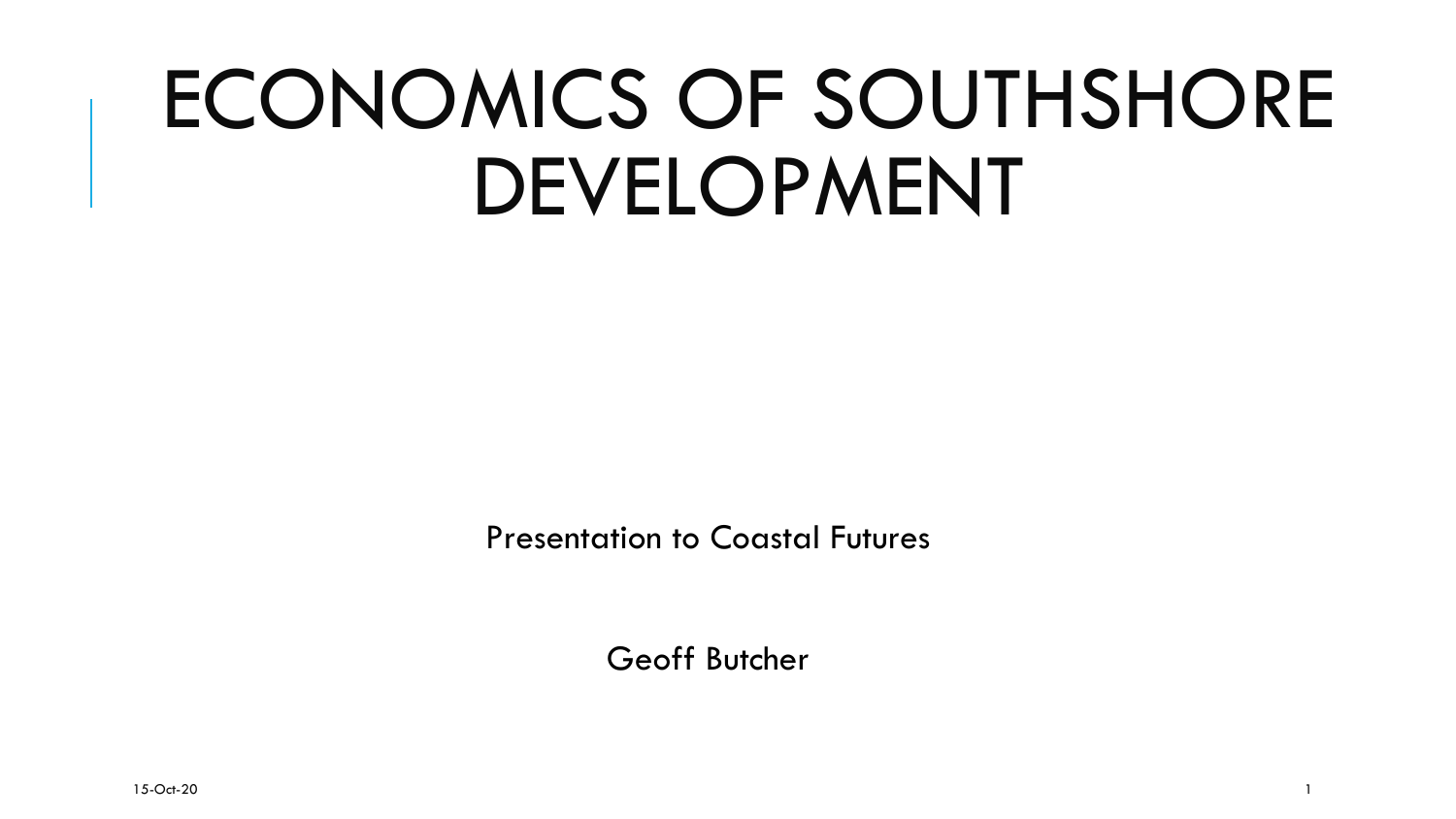#### BACKGROUND

I looked at buying land on Rocking horse Rd with a view to subdivision and use for affordable housing. Costs averaged around \$110,000 per lot – so cheap.

Hoped to undertake a cooperative development, but could not generate sufficient interest because of perceived risk – even although the land was not in the HFHMZ.

Applied for, and eventually got, subdivision consent – albeit with condition that houses be removed after 0.41m sea level rise. Lot of argument. Wouldn't have won if in HFHMZ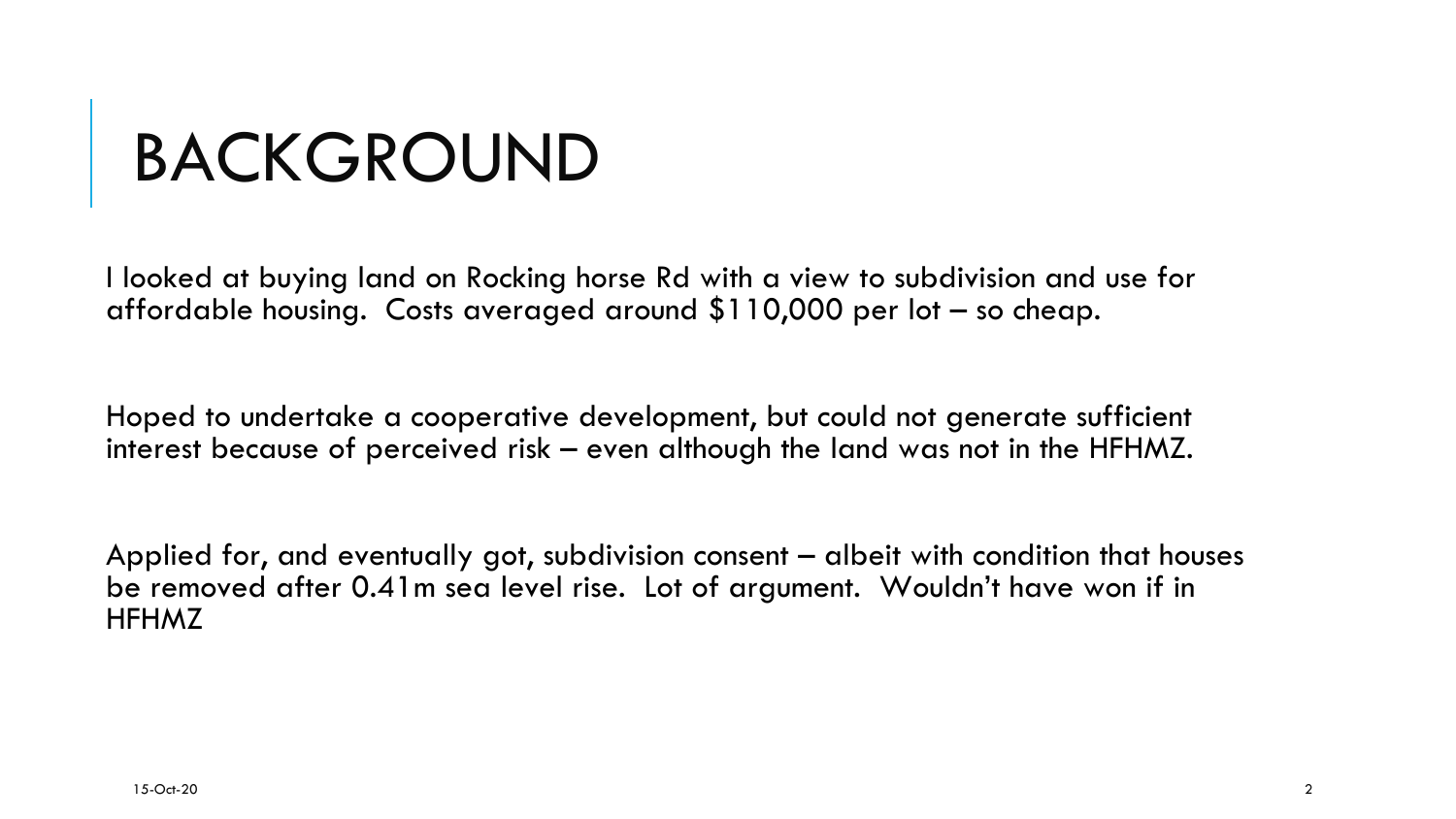#### THE RMA

1. Enable people to provide for their economic and social well-being (s 5)

2. Efficient use and development of Natural and Physical Resources . Economic Definition of Efficiency: Greatest benefit for given cost OR Least cost for a given benefit.

- 3. Management of Risks from Natural Hazards (s 6)
- 4. Trade-offs are implicit. Never pursue one objective regardless of cost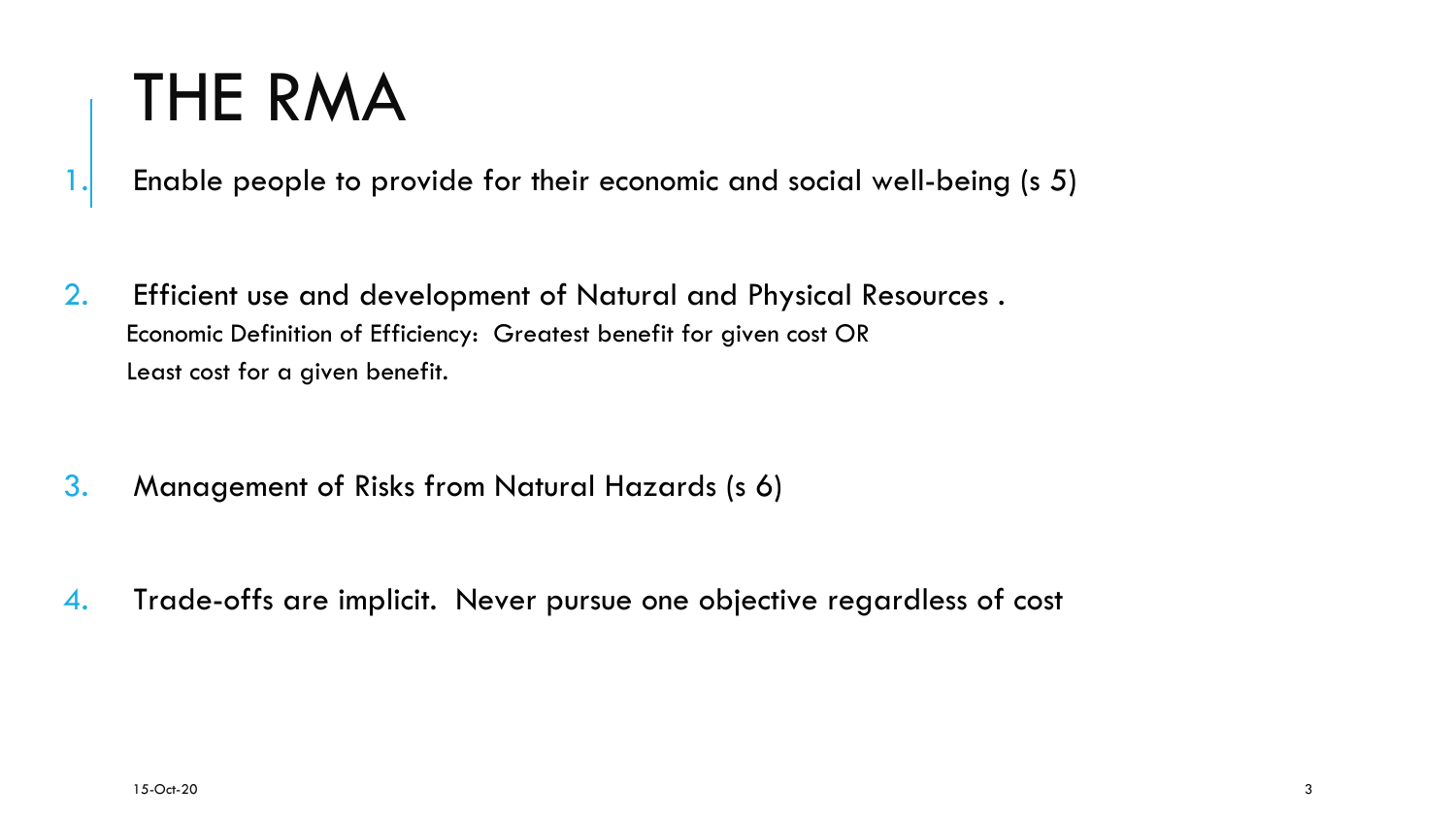## SHORT, MEDIUM AND LONG TERM

- 1. Discount Rates preference for now over the future. Concept of NPV
- 2. Whose Discount Rate?
- 3. Decisions should consider benefits and costs in every year not just "in the long run", or in 100 years. Proceed if NPV is positive. Implicitly, the fact that people want to buy land means that they think the NPV is positive.
- 4. Precautionary? Neither "Precaution" nor "Precautionary" appears in the Act (Adobe search today)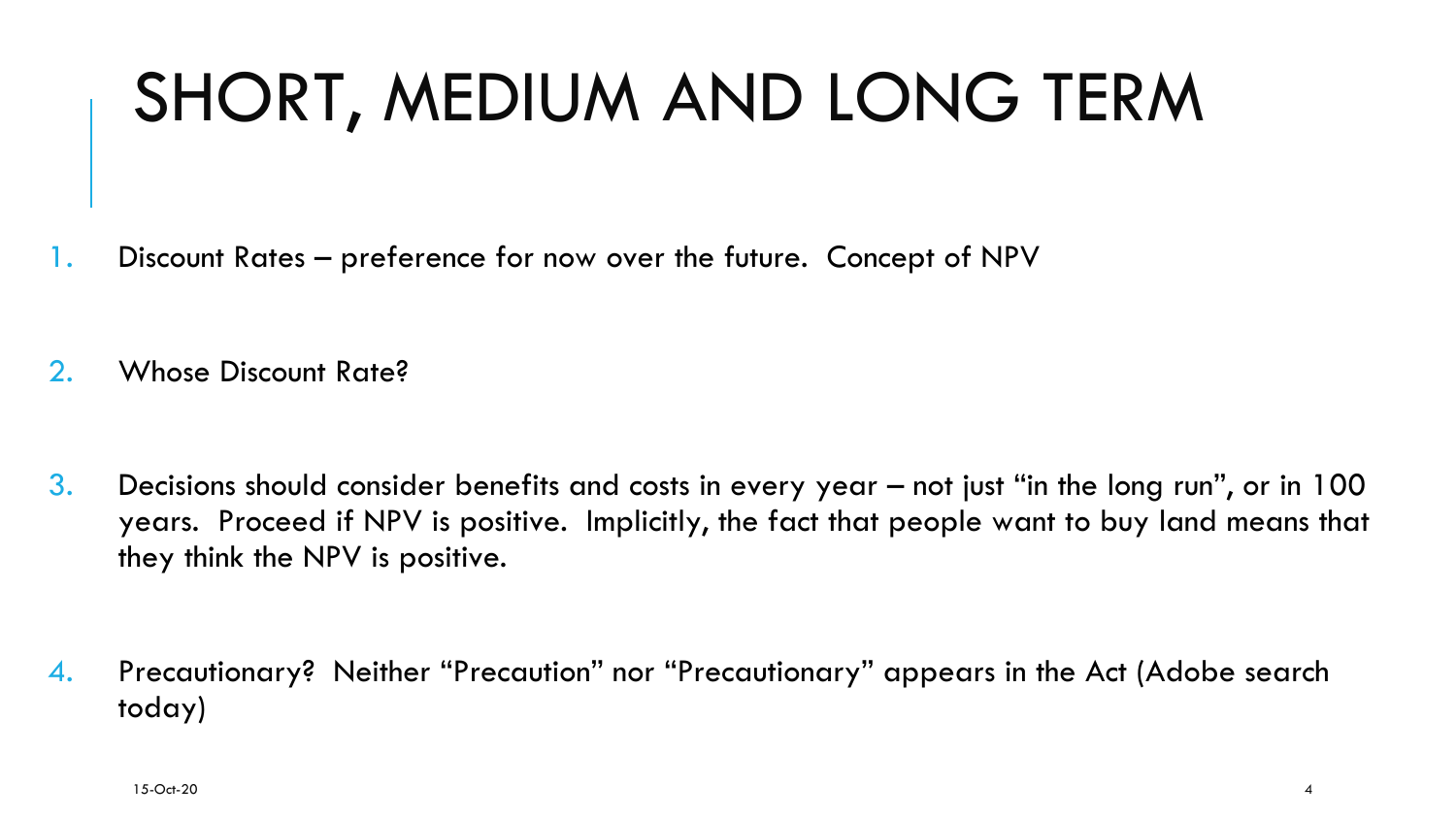### WHO MAKES DECISIONS ?

1. Original idea of RMA was to allow things that were not excluded.

- 2. Outcome was that councils everywhere started to exclude heaps of things.
- 3. General principle of economics Excuse for Market Intervention:
	- 1. Ignorance? LIMs?
	- 2. Externalities (Costs which are imposed on others) Internalise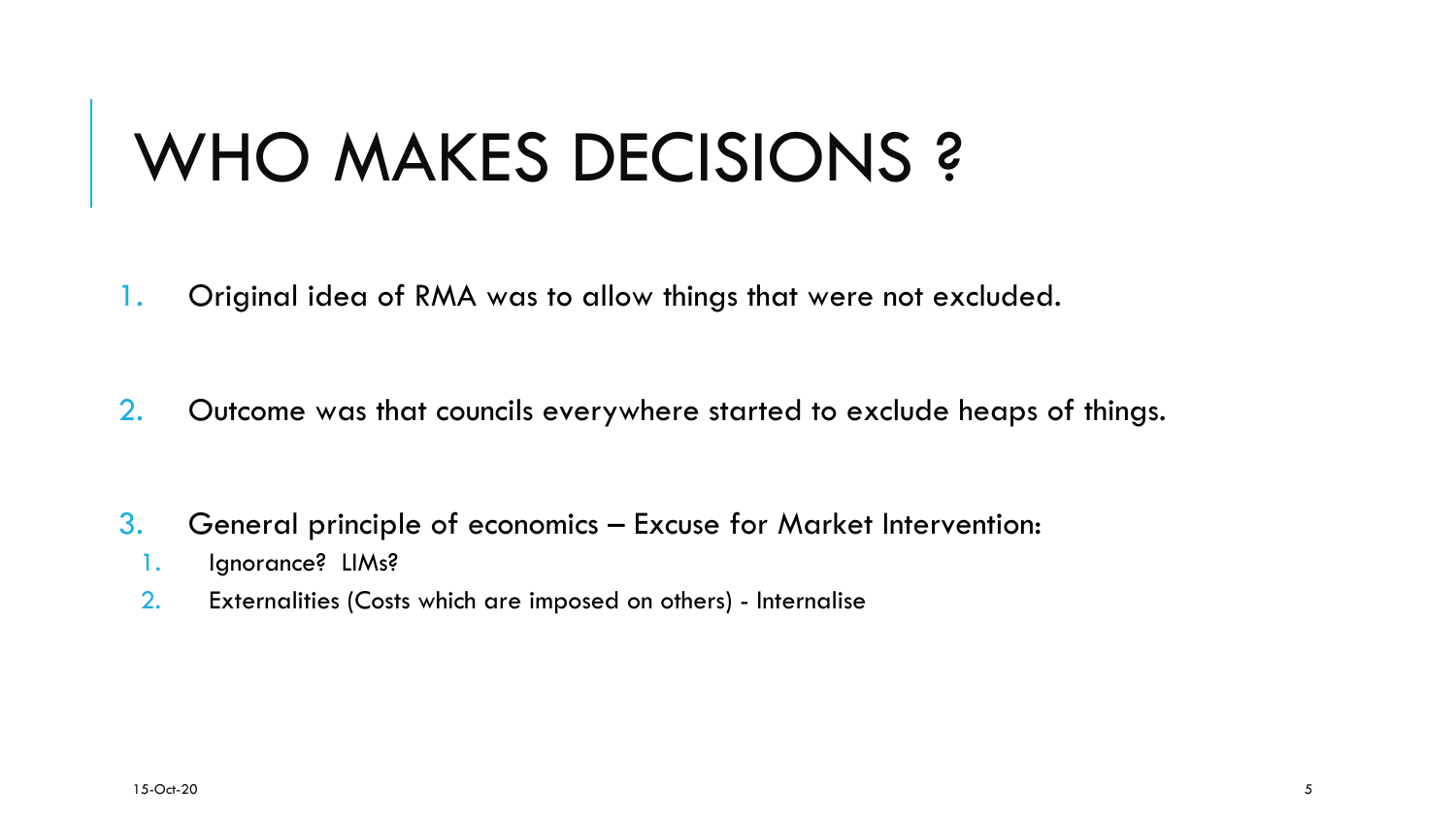## EXTERNALITIES ON SOUTHSHORE

- Protective works should all Ratepayers pay?
- Costs of Relocation Should all Ratepayers pay ? especially for those who relocate in future?
- Insurance Everybody's premiums will rise.

My Response: Internalise these costs.

- Local Rates for Protective works;
- Require people to remove their houses.
- Insurance Markets will differentiate premiums eventually refuse ins.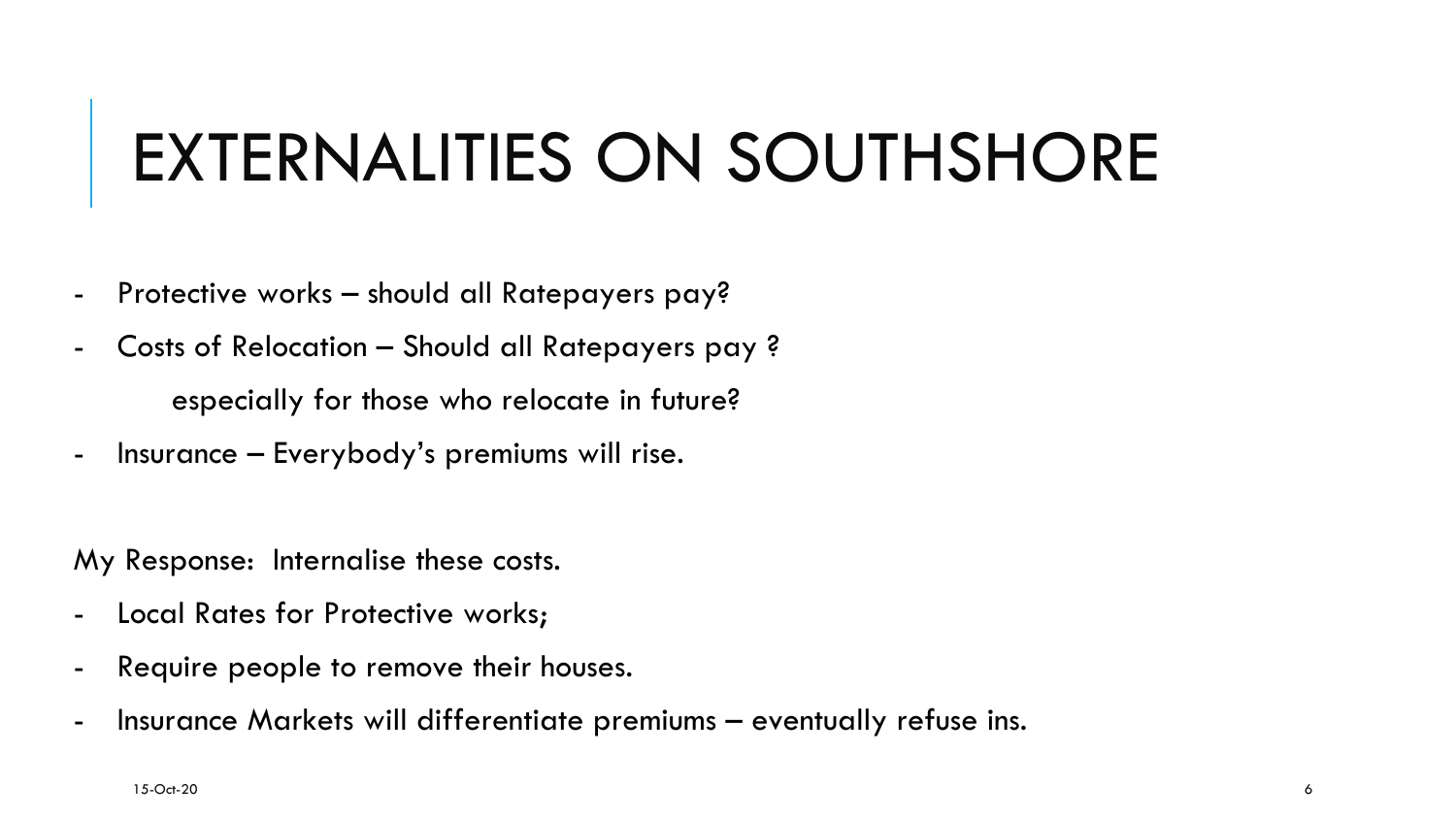## PROBLEM ?

#### Political Realities!

Squeaky Wheels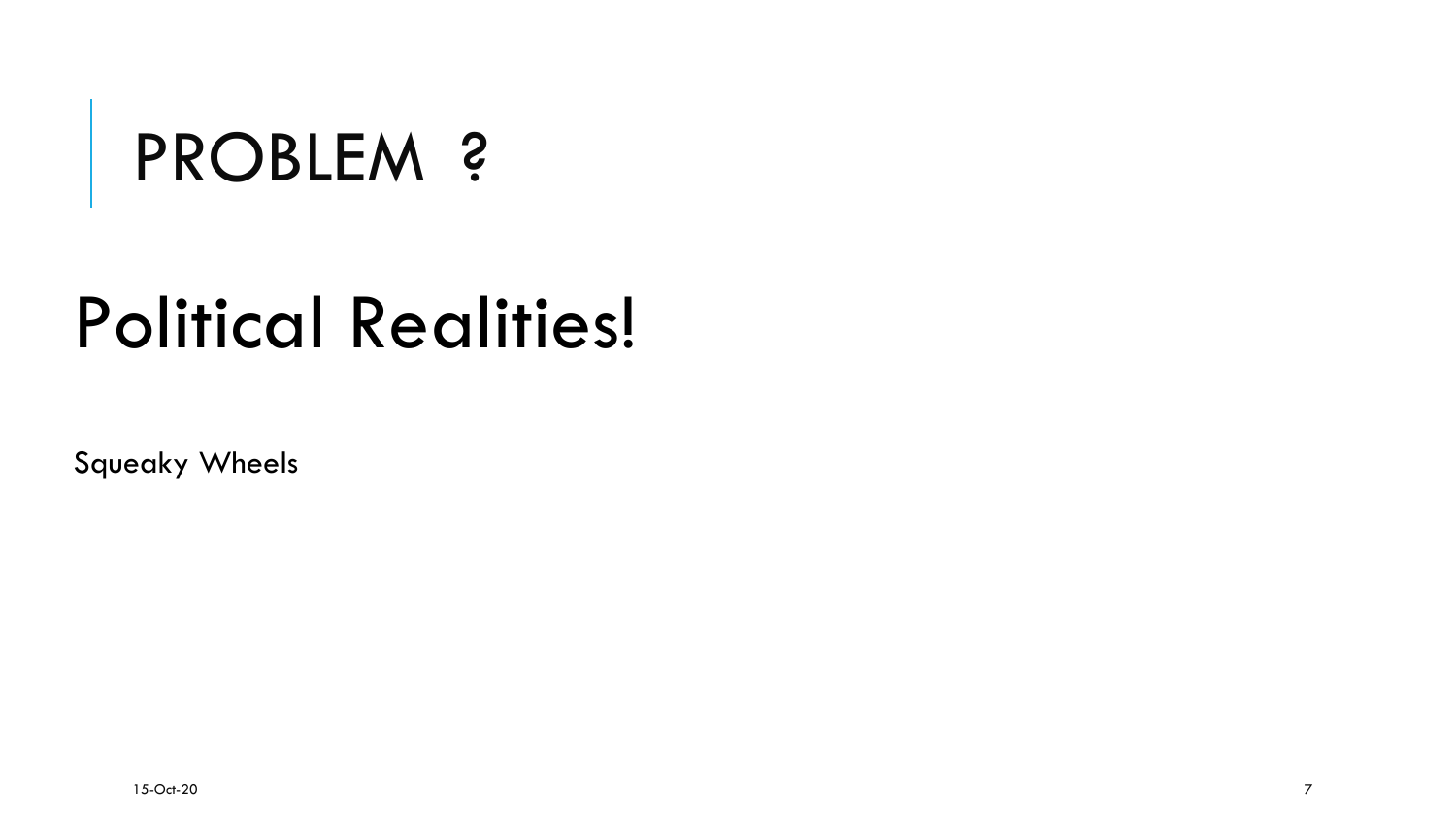#### COST : BENEFIT OF SOUTHSHORE LIVING AND FURTHER DEVELOPMENT

Fantastic Environment, Existing Infrastructure –

Economies of scale for infrastructure – DCs probably overstate actual costs

May be Improved Neighbourhood Amenity at critical mass?

Cheap Land – for those with high discount rate, or who are not risk-averse

Enables Self-Determination. (Political Economy)

Eventually land will be value-less; Costs of moving houses and clearing sections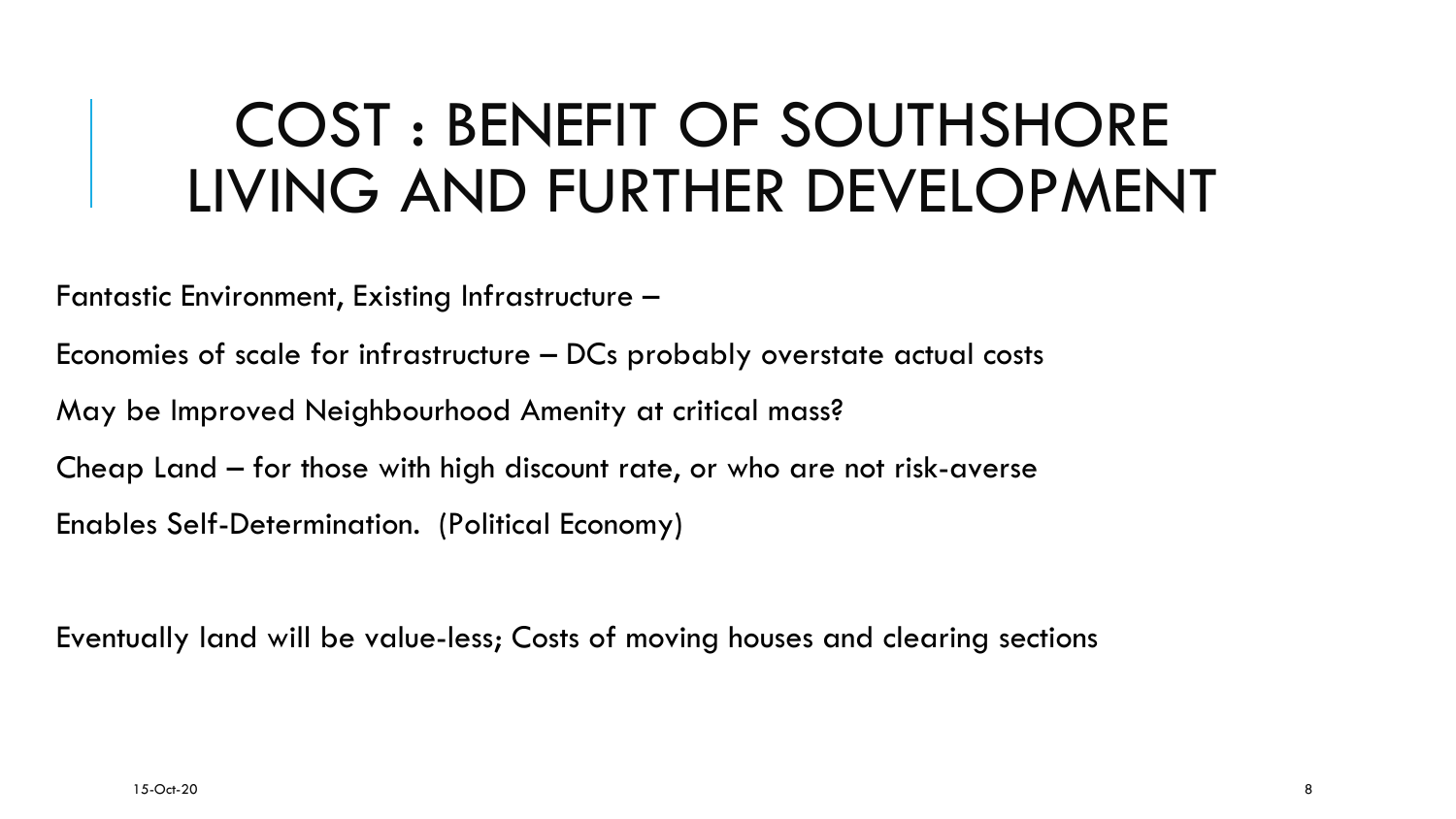Discount rate (Social Rate of Time Preference): 3% – 5% per annum

Total Loss after 30 - 50 years equivalent to a loss today of  $8 - 43$  % of current Value

Property Value now \$400,000

Cost or house relocation\$50,000, Value of Land now \$150,000.

Total at risk  $$200,000 = 50 \%$ 

Loss from abandoning site  $= 4\%$  - 22% of its 2020 value.

Rational for a homeowner to want to purchase land and build on Rocking Horse Rd, and for it to be an efficient use of resources to allow this.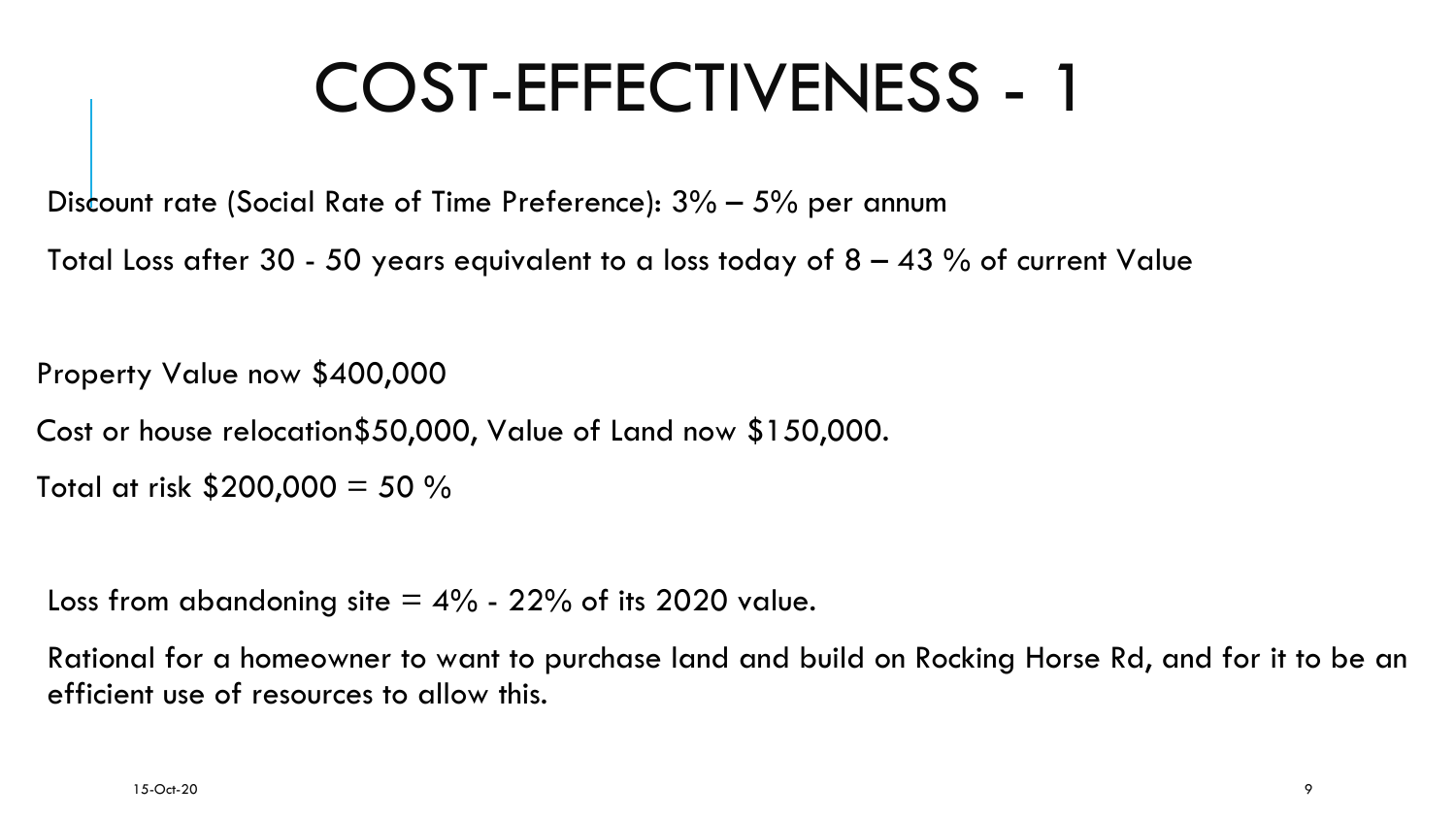#### **RMA IMPLICATIONS FOR SOUTHSHORE REPAIR AND ADAPTATION STRATEGY**

Enable people to provide for their social and economic well-being in a way that represents an efficient use of natural resources, taking into account the identified natural hazard of flooding both now and in the future.

Decisions should take into account climate change - which is expected to lead to a rise in sea level, which presumably will eventually render Southshore uninhabitable. BUT what about the interim?

Uncertainty of rates of change suggests actions should be tied to outcomes – not timelines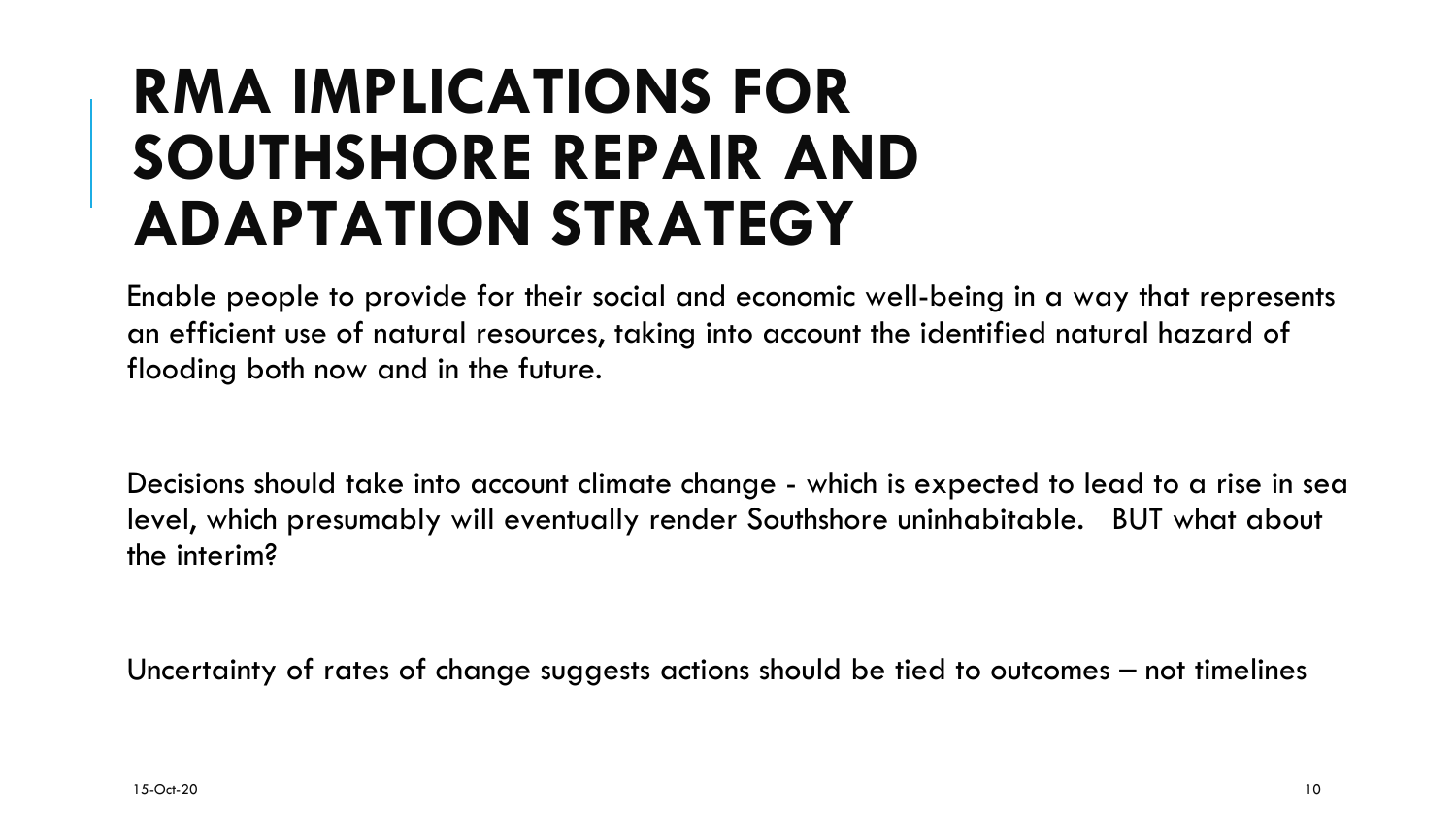# EFFICIENCY - AND WHO SHOULD PAY?

If the NPV cost of a repair is less than the NPV benefit of the repair, then the repair should proceed.

Who should pay is partly political (socially fair) and partly economic (avoid incentive to distort value of costs and benefits).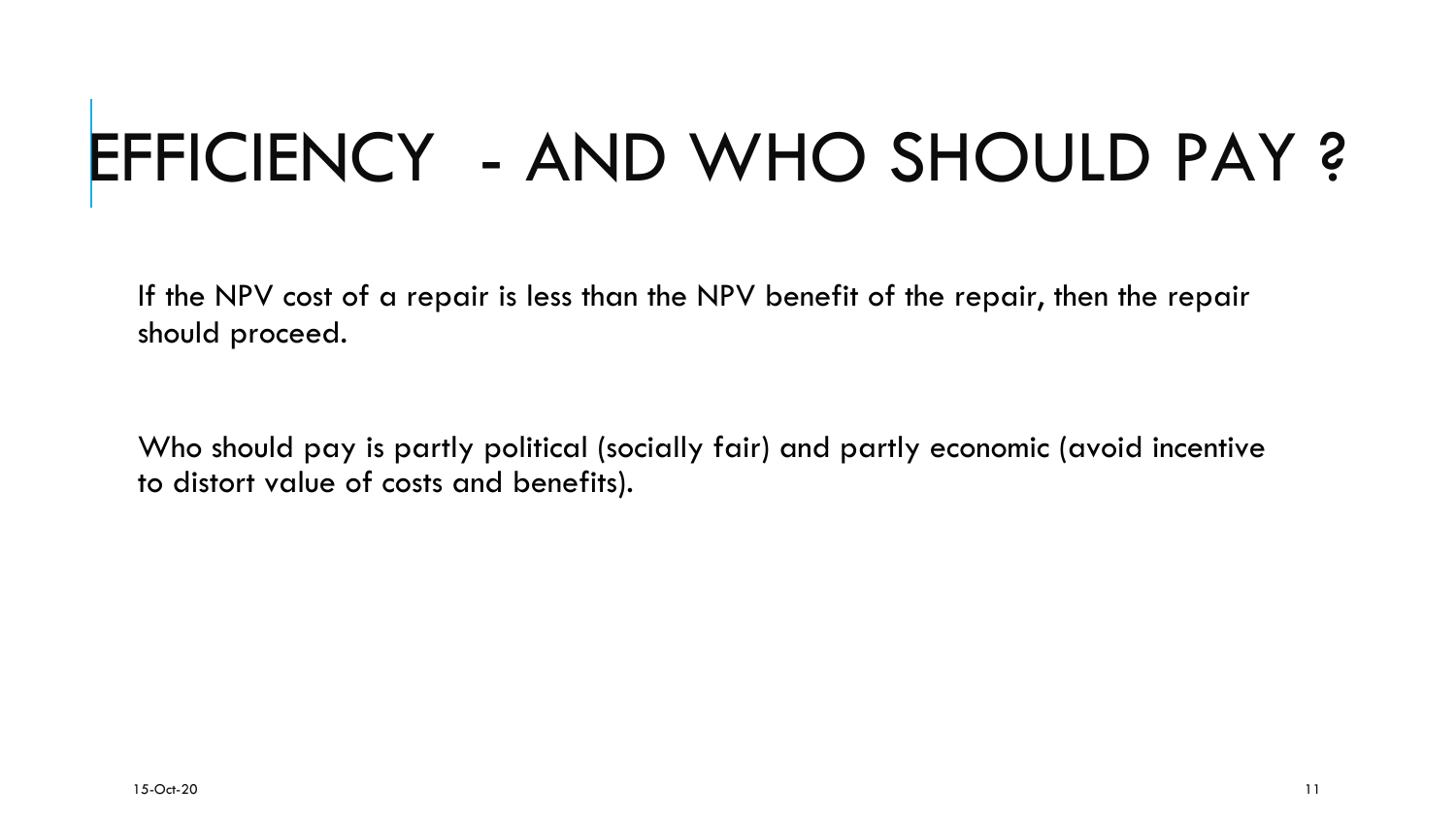- Number of houses (425?)
- 2. Cost of repairs to levees (\$8.2m Gary Teear 2017)
- 3. Period for which this provides protection (50 yrs?)
- 4. Required Annual Value of protection for breakeven.
- 5.  $$750/house/yr = $0.32m / year. NPV @ 3 % over 50 years = $8.2m.$
- 6. For 25 year lifetime, the values become
- 7.  $$1,110/house / yr = $0.47m / yr$ . NPV  $@3\%$  over 25 years = \$8.2m
- 1. Equivalent to \$19,000 per house if paid today.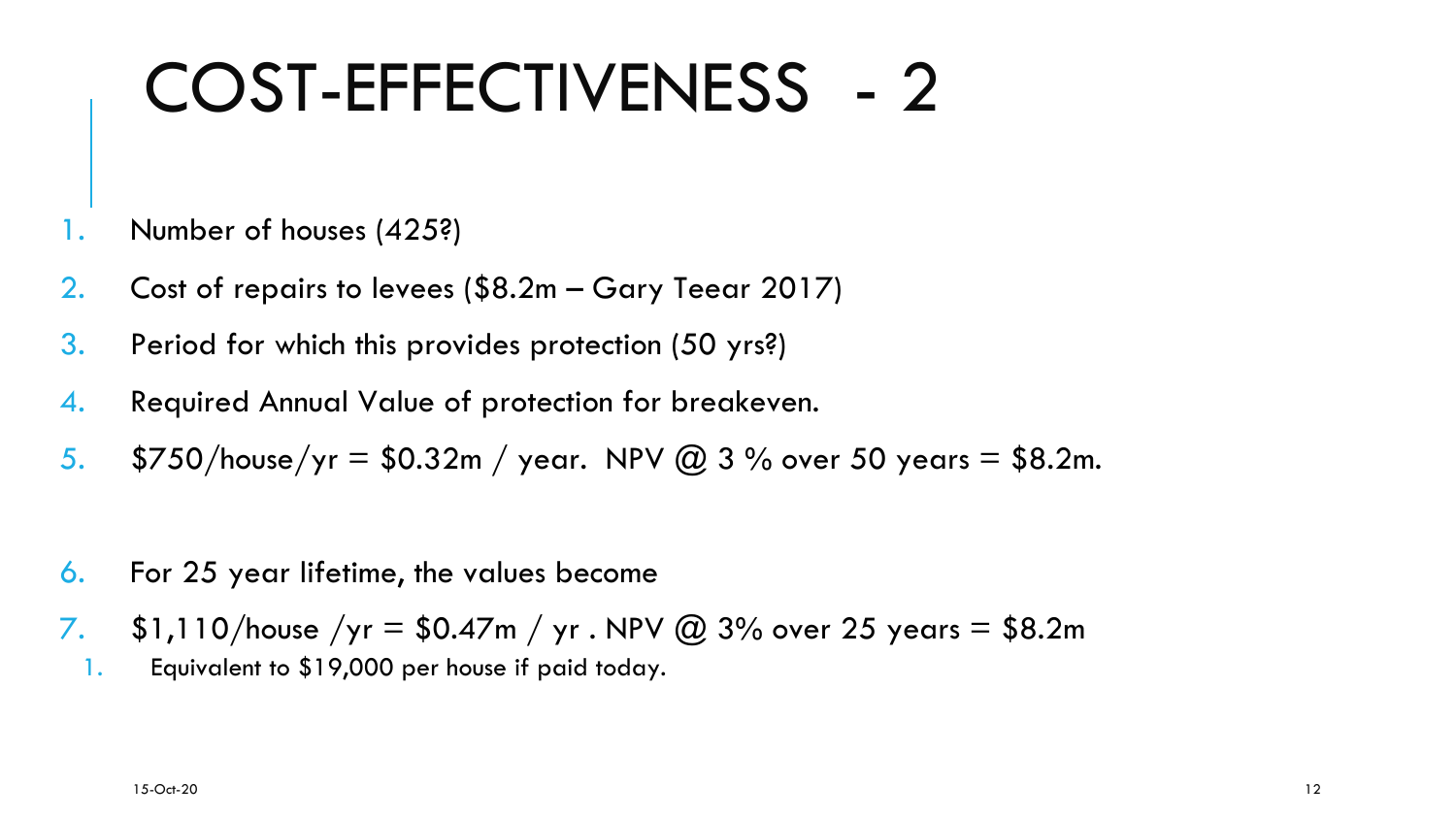- 1. 425 ? properties
- 2. Value per property \$400,000 (say)
- 3. Property at Risk \$170 m
- 4. 3 % annual value of saving them  $= $5.1$ m
- 5. Value of protecting them for 20 yrs  $= $102$  m; NPV  $= $76$ m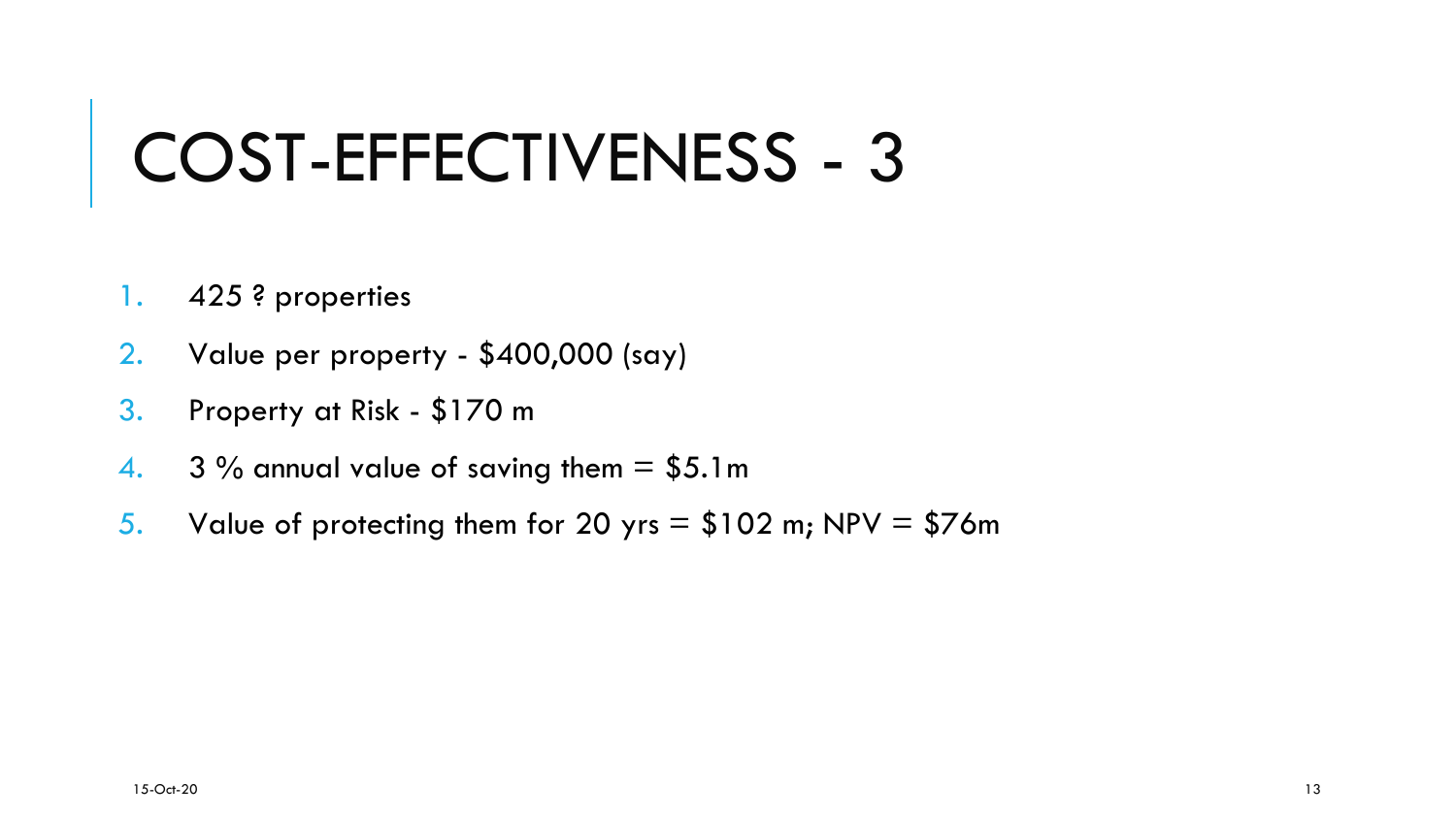Encourages New Development

Will change the point at which it is still worth undertaking protection

BUT if self-funded, this greater protection will still leave all residents, both existing and new, better off.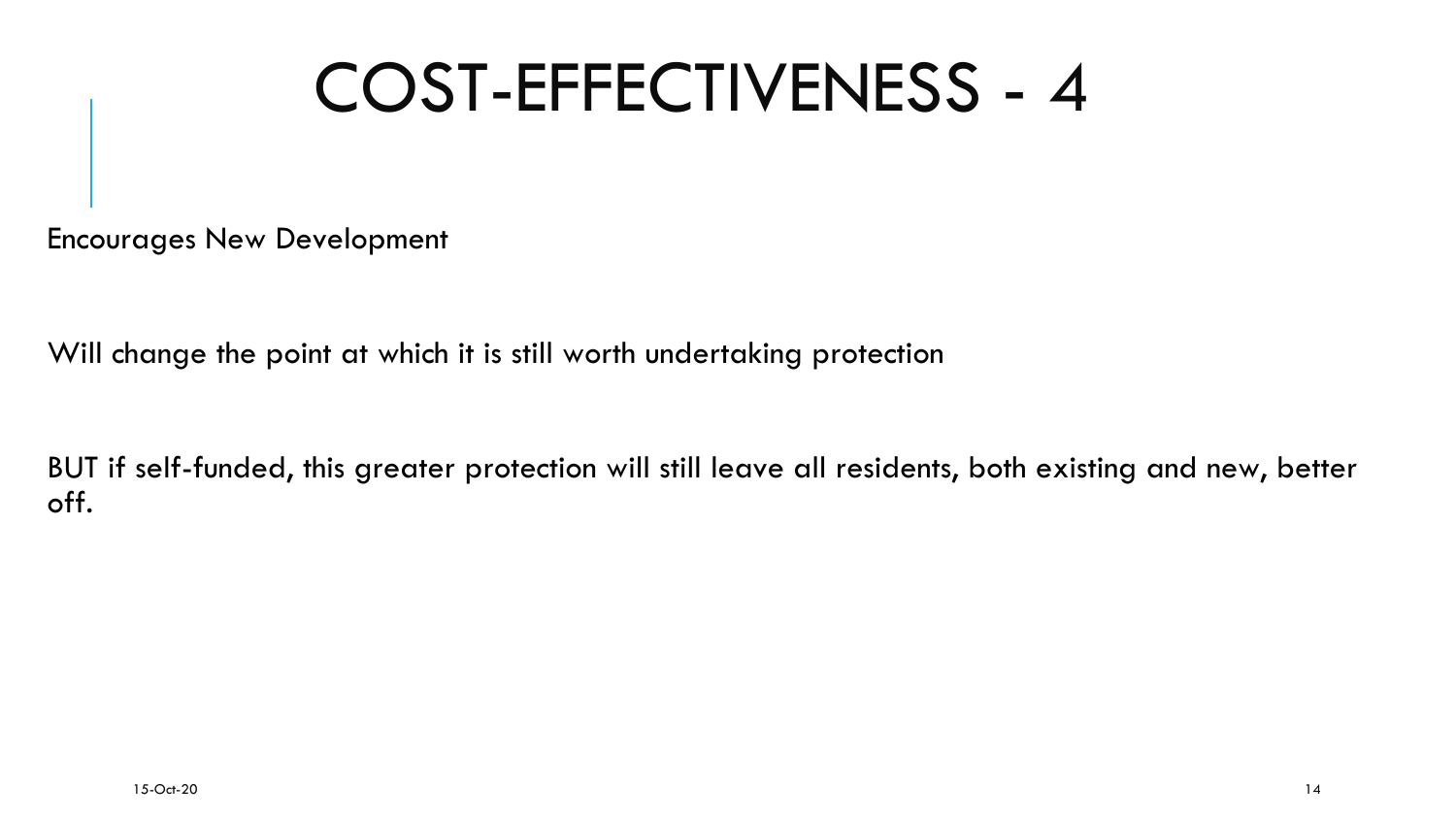#### **CONCLUSION**

Markets tend to efficient outcomes in the absence of externalities and imperfect knowledge.

Solution is to remove externalities, and improve knowledge. Council rules manage risk: Minimum floor heights which take into account flooding after 1.0 metres of sea level rise.

Some want to prevent development on Southshore because of climate change and the risk to physical property which this entails.

They oppose development because it exposes people to both financial (loss of property) and physical risk during flood events.

They are concerned that costs to South Shore residents will become costs to the wider Christchurch, or indeed the whole of Canterbury or Aotearoa